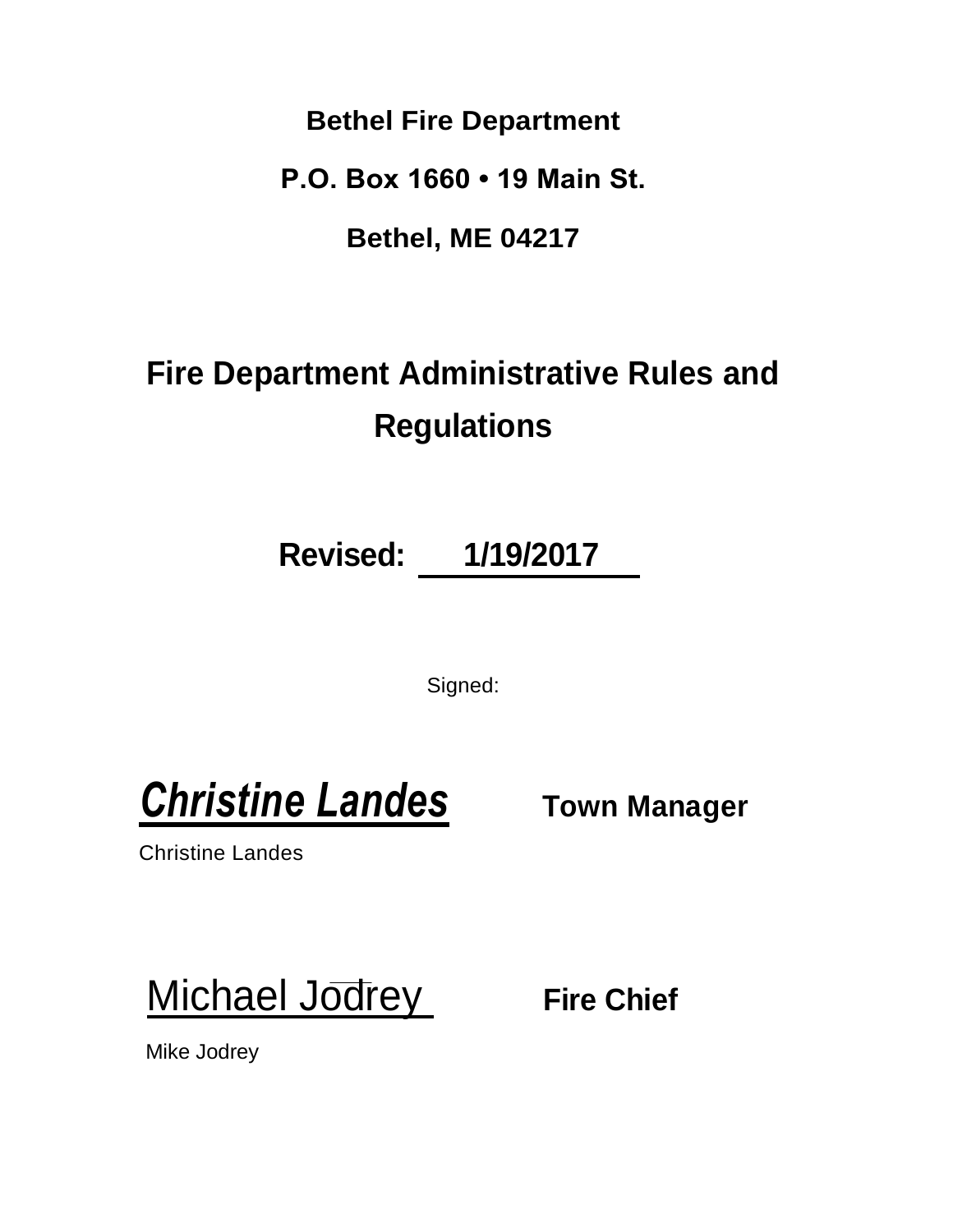#### ARTICLE 1. MISSION

Sec. 1 .The mission of the Bethel Fire Department (Department) shall be to provide protection to the inhabitants of Bethel by maintaining a municipal fire department for fire protection, fire suppression, fire extinguishment, life safety and fire prevention in the Town of Bethel and the surrounding communities through written Mutual Aid agreements or per order of the Fire Chief.

Sec.2. In order to carry out the provision of section 1 above, and as authorized by Section 5-27, "Fire Department," of the Bethel Town Code, these Administrative Rules and Regulations are hereby created and set forth as provided below.

#### ARTICLE 2. MEETINGS

Sec. 1. Regular Meetings: Regular meetings of the Department will be held the first Thursday of every month at 7:00 p.m. at the Fire Station. The Fire Chief is responsible for calling and presiding at such meetings.

Sec.2. Annual Meeting: The annual Department meeting will be held the first Thursday in June at 7:00 p.m. at the Fire Station.

Sec.3. Special Meetings: Special Meetings of the Department may be called by the Fire Chief as needed.

Sec.4. Training Meetings: Training Meetings will be held the second and fourth Thursdays at 7:00 p.m. at the Fire Station or at other places and times as directed by the Fire Chief.

#### ARTICLE 3. ORGANIZATION

Sec.1 . Size: The Bethel Fire Department shall be composed of its present six officers, and up to thirty firefighters. Regular members and probationary trainees may be added as the needs of the Department change. Additional members shall be subject to approval of Department Chief, Town Manager and the Board of Selectmen. Inactive members shall not be considered part of this total compliment.

Sec.2. Members: The Department shall have two types of members: Regular and Inactive.

A. Regular members shall have all Department privileges and shall be subject to all Department Rules and Regulations.

B. Inactive members shall have all Department privileges except voting privileges and shall not be subject to Department Rules and Regulations. Inactive members may be considered for regular membership only if vacancies in regular membership exist.

Sec.3. Officers: The Bethel Fire Department shall have the following officers: Chief, Assistant Chief, Captain, First Lieutenant /Training Officer, Second Lieutenant / Safety Officer and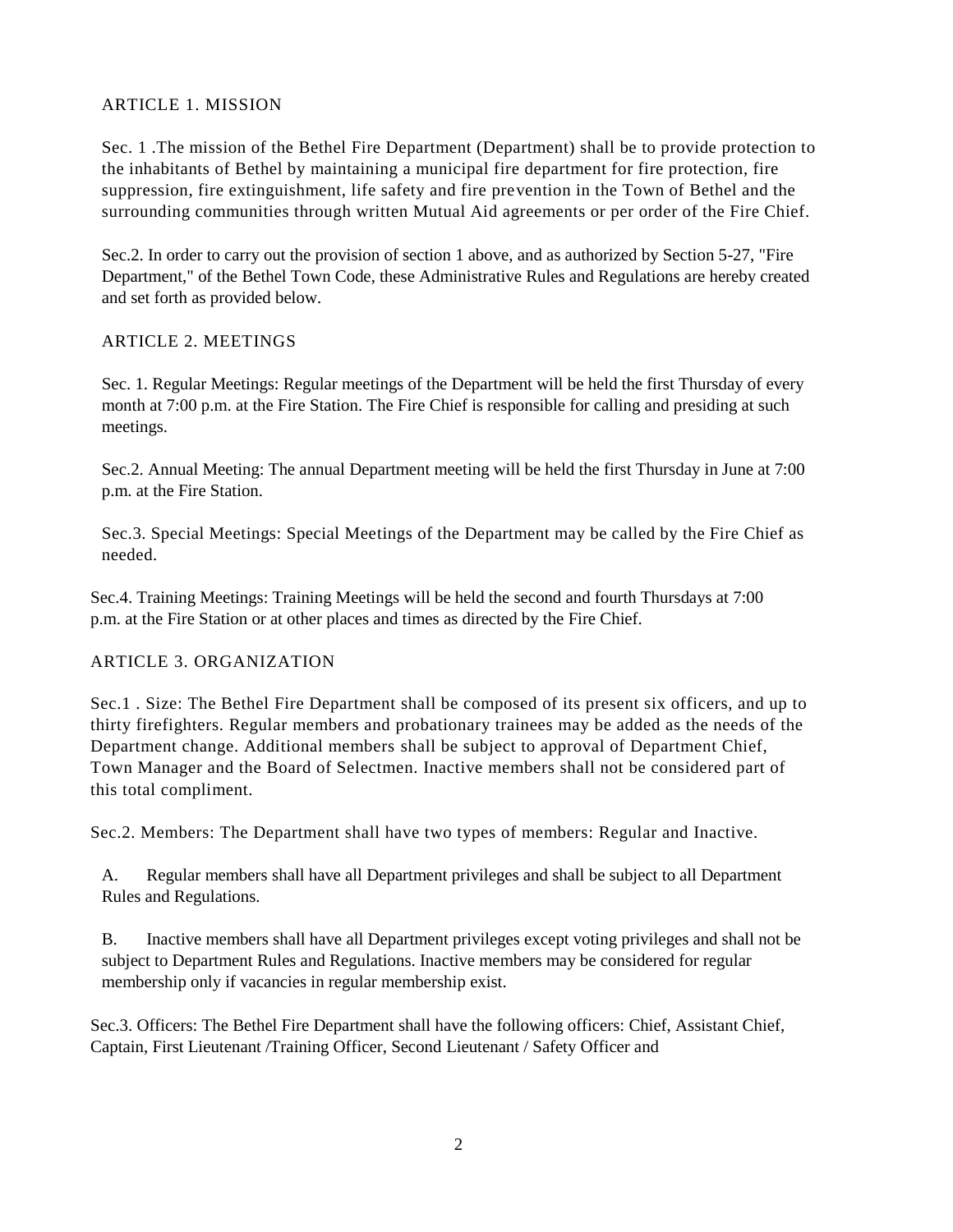Administrative Officer / Clerk. The Fire Chief will designate the Assistant Chief to act as Chief in his absence.

Sec.4. Duties: Duties of the officers and firefighters are set forth in the job descriptions for respective positions.

Sec.5. Committees: The Department shall have one standing committee known as the Personnel Committee and the Chief shall have the authority from time to time to establish ad hoc committees as may be necessary.

Personnel Committee: The Chief, at the annual meeting shall designate a committee consisting of himself, the Assistant Chief, Captain and two firefighters to act as the Personnel Committee. The purpose of said committee is to recommend to the Chief the names of those personnel who are qualified for probationary appointment to the Fire Department; review performances at the end of the probationary period, and to recommend to the Chief the names of those personnel who have satisfactorily completed the probationary period and are qualified for appointment as a regular Department member; and to certify the eligibility of all members nominated for election as Department Officers. The Personnel Committee shall also review firefighter performance, attendance and behavior as needed, and make recommendations to the Chief. Annual firefighter evaluations shall be in May of each year. All procedures used by the Committee shall conform to Article 5 of these rules and regulations.

#### ARTICLE 4. AMENDMENTS

Sec.1 . Recommendations: Suggestions and recommendations for amendments to these Rules and Regulations shall be submitted to the Administrative Officer in writing, who will in turn, meet and confer with the Fire Chief and Assistant Chief.

Sec.2. The Chief, Assistant Chief and Administrative Officer shall review suggested amendments and make a recommendation to the Fire Department at its next regular meeting to either approve, disapprove, or approve with modification to suggested amendments. The membership shall vote on amendments and, if approved, forward it to the Board of Selectmen for approval. Amendments become effective immediately upon approval of the Board of Selectmen, unless otherwise noted.

#### ARTICLE 5. PERSONNEL POLICIES

#### Seel Appointment of Firefighters

A.The Fire Chief shall, whenever practical, post an announcement of vacancies for the position of firefighter in the local newspaper, and in such other places as may be appropriate.

B.Announcements shall specify the position title, closing date for receiving applications, and other information as required.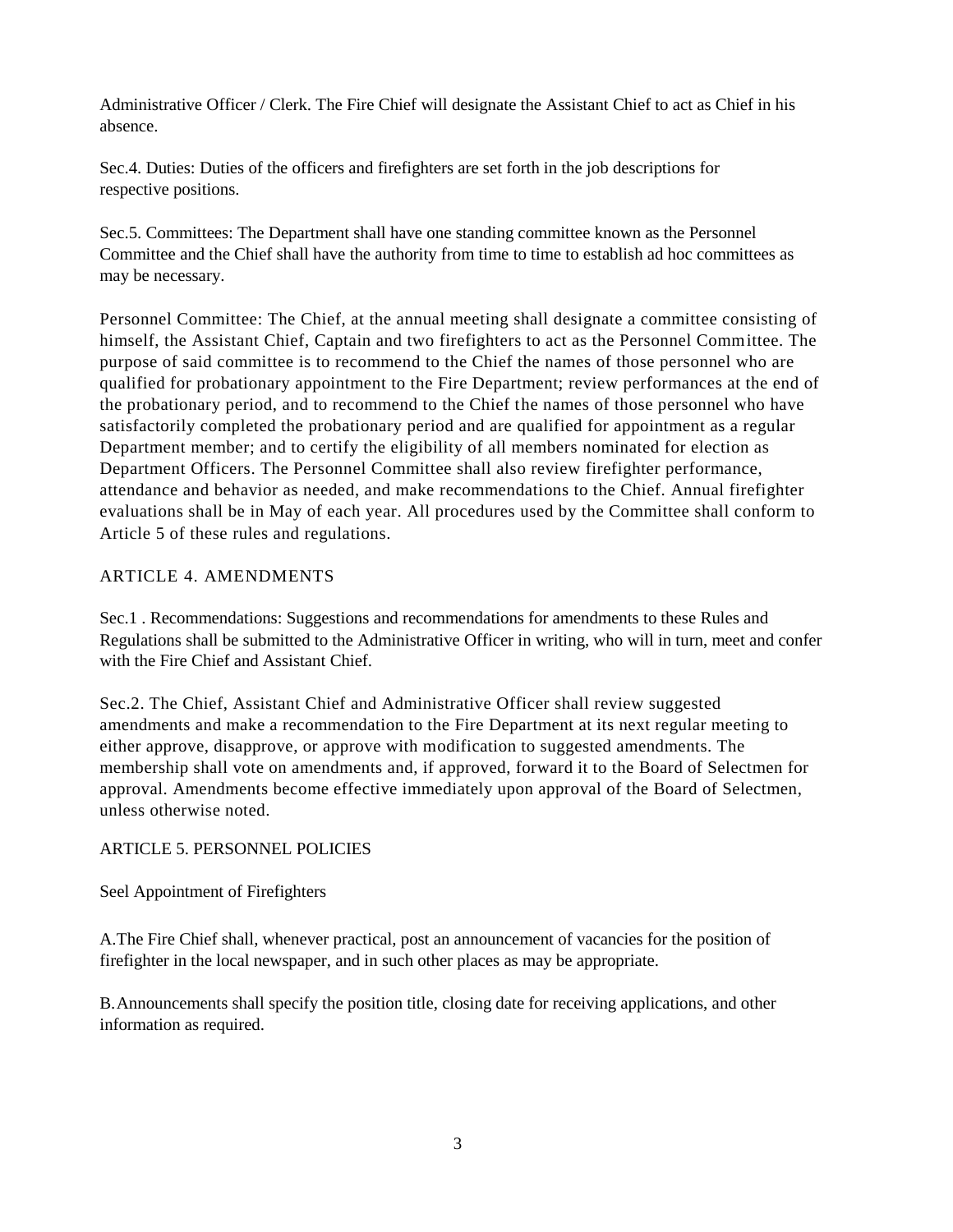C. The Town Manager shall be given notice of the selection of Chief and Assistant Chief, and shall be authorized to rescind these selections within 15 days of notice. In this event, the membership shall conduct a second vote as outlined in B above, and the result of that vote shall also be subject to the provisions of this paragraph.

D. Other Officers: At the annual meeting, the Department shall, by majority vote of the members present, vote to recommend to the incoming Fire Chief for appointment, individuals to serve as such other Officers as specified in these Rules and Regulations.

#### Sec.3. Disciplinary Action

A. Whenever a member's performance, attitude, work habits or personal conduct at any time falls below a desirable level, the Fire Chief shall inform that member promptly and specifically of such lapses and give counsel and assistance. If appropriate and justified, a reasonable period of time for improvement may be allowed before initiating disciplinary action. In some instances a specific incident may justify severe disciplinary action in or of itself; however, the action to be taken depends on the seriousness of the incident and the whole pattern of the member's past performance and conduct.

B. Reprimand: In situations where an oral warning has not resulted in the expected improvement, or where more severe initial action is warranted, a written reprimand s hall be given to the member and a copy signed by both parties shall be placed in the member's personnel folder.

C. Suspension: A member may be suspended by the Fire Chief with the approval of the Personnel Committee for reasons of misconduct, negligence, inefficiency, insubordination, disloyalty, unauthorized absence or other justifiable reason when alternative personnel actions are not appropriate. If a member is suspended, he or she shall receive a notice via Certified Mail informing them of the suspension and the appeal procedure provided them under these Rules and Regulations. A copy signed by both parties will also be placed in the member's personnel file. Refusal to sign a suspension notice may result in further disciplinary action and or dismissal.

D. Dismissal: A member may be dismissed whenever in the judgment of the Fire Chief with the consent of the Personnel Committee and the Town Manager; the members work or conduct so warrants. Reasons for dismissal may include but shall not be limited to: (1) dishonesty; (2) drunkenness: (3) recklessness on the job; (4) misconduct; (5) attitude which constitutes unwholesome influence on other members; (6) failure to obey a reasonable order either written or verbal; (7) use of abusive language towards a Department member or the general public; (8) conviction of a criminal act; (9) Drug use; (10) other action or conduct materially affecting or impairing the efficiency of the Fire Department or that brings the community into public disrepute.

Prior to dismissal, the Fire Chief must submit in writing, a copy of the charges or reasons for his proposed action to both the Personnel Committee and the member in question. The Committee shall then meet within 7 days of receipt of charges, and the member shall be apprised of this meeting and offered a reasonable opportunity to attend. If the Committee consents to the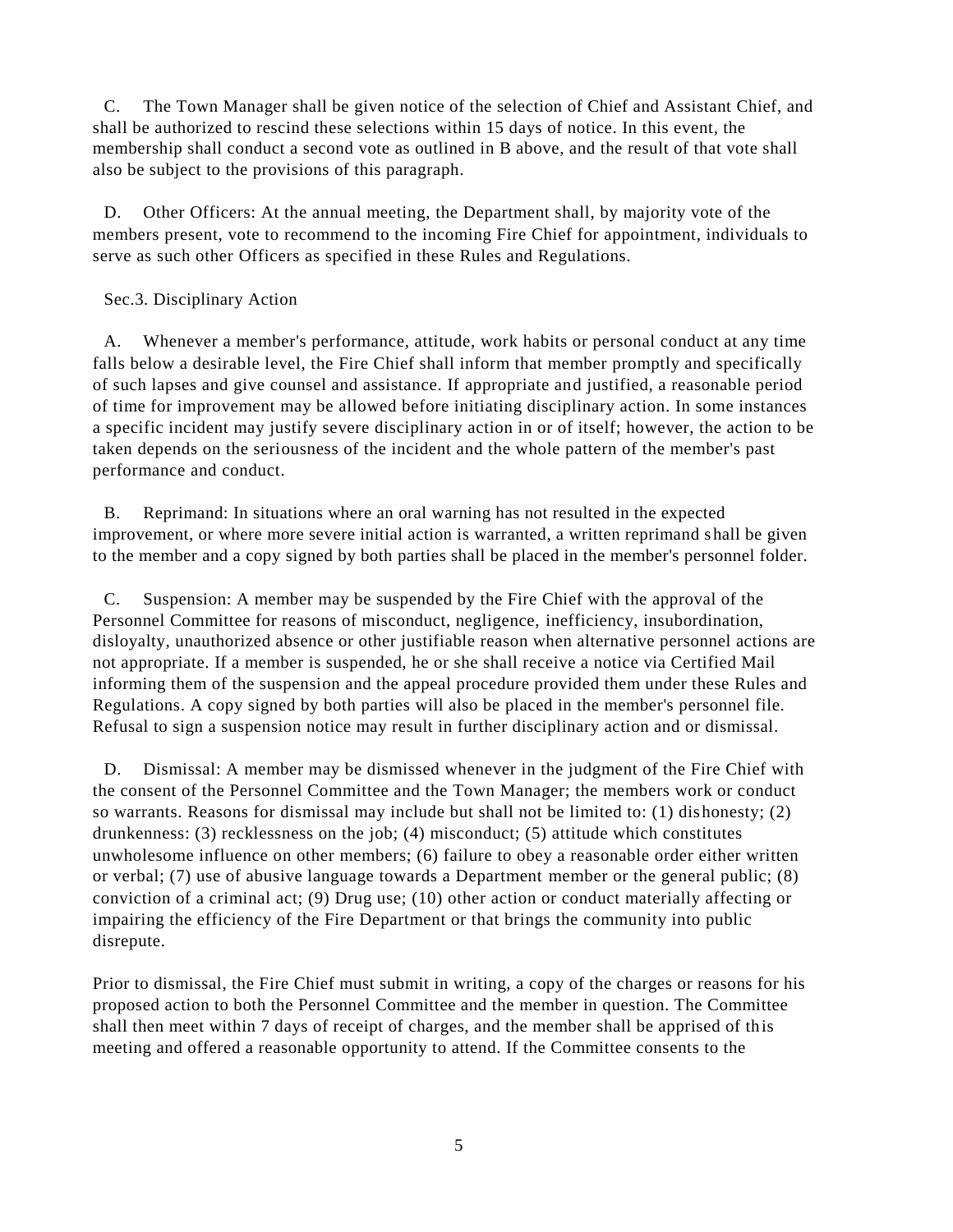dismissal, the member shall also receive a notice informing him or her of the appeal procedure provided them under these Rules and Regulations.

#### Sec.4. Appeal procedures

Appeals regarding suspension, dismissal and pay shall be made by a member by applying in writing within seven days to the Town Manager. The Town Manager shall hold a hearing within seven days after such request for an appeal has been made by a member. The Town Manager shall render a decision in writing within seven days after the hearing. The Town Manager's decision shall be final.

In the event the Town Manager overrules the action of the Fire Chief, the member may be restored to his or her position with no loss of rights, privileges or pay. The Town Manager shall, however, have the authority to reduce the severity of the punishment or apply a more severe punishment, should it in his or her judgment be warranted. The decision of the Town Manager shall be final.

#### Sec.<sub>5</sub>. Attendance

Attendance at all Department meetings and training sessions is required unless excused by the Chief. Any member missing three (3) consecutive meetings or training sessions, or five (5) in one fiscal year (July 1 through June 30) without being excused shall be suspended three (3) months for the first offense and permanently for the second offense.

#### Sec.6 Municipal Officers

No member hired or elected to a municipal office in the Town of Bethel shall serve as a Bethel Fire Department Officer during his term as a municipal officer. Municipal officer is defined as;

• Select Board or Town Manager.

#### Sec. 7 Compensation and Benefits

The compensation and benefits provides to officers and members shall be identified in the municipal budget of the Town of Bethel.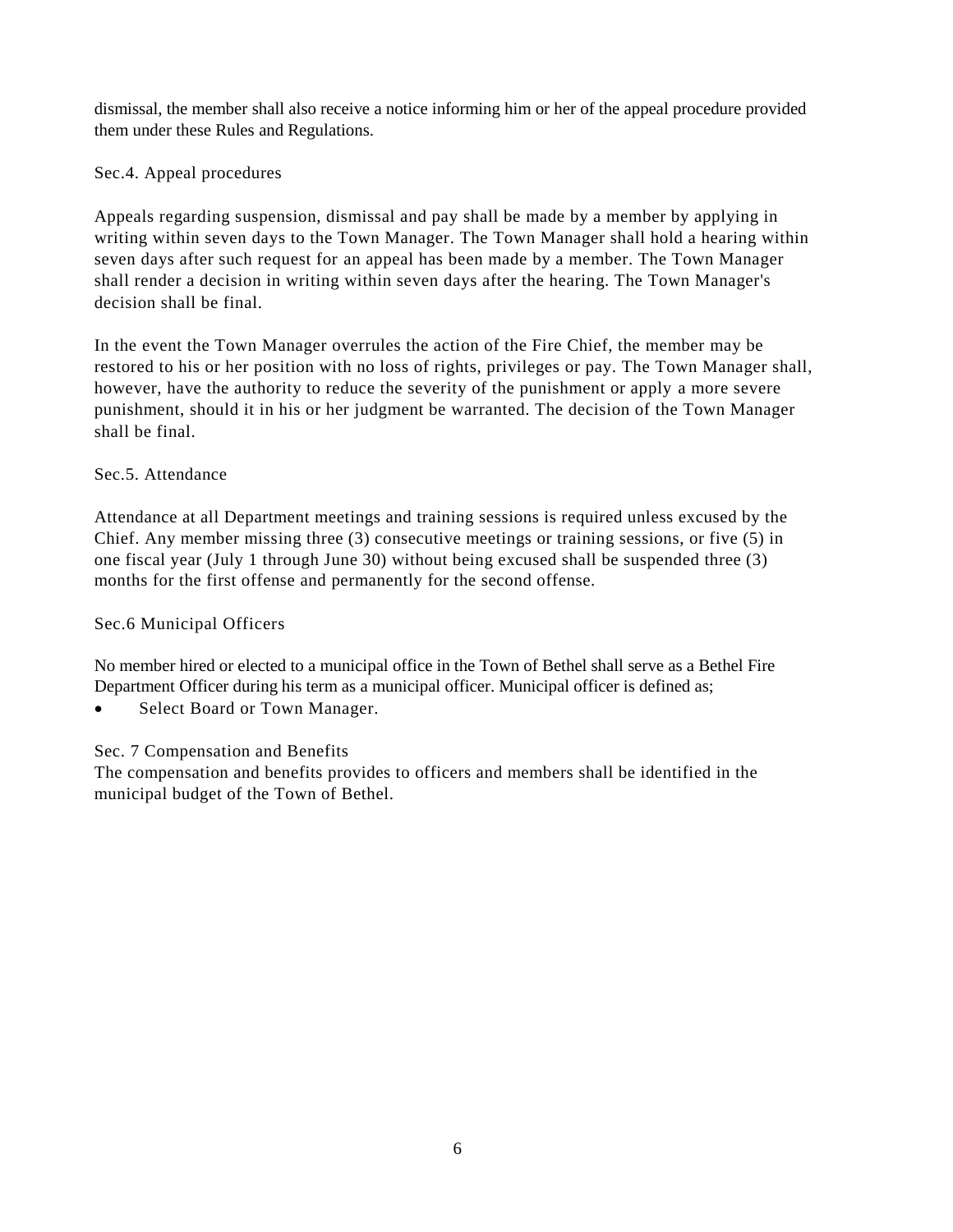### Bethel Fire Department

### Minimum Requirements for applicants

Revised January 2017

- 1) Must be eighteen years of age for Firefighter, sixteen for Junior Firefighter and fourteen for Explorer.
- 2) Must be a U.S. citizen and possess a valid Maine driver's license, subject to initial and yearly checks for validation and offenses.
- 3) Must pass a federal background check.
- 4) Must be a resident of Bethel, or certain areas of Unorganized Territory, defined herein, at the time of application and hiring.
- 5) Must be a High School Graduate or have GED equivalent. Exceptions on pages 13 -15.
- 6) Must read, write and speak English.
- 7) Must pass pre-employment drug and alcohol test.
- 8) Must pass a physical examination with a Department approved physician.
- 9) Must work toward state certified Firefighter One Certification.
- 10) Must train to a minimum of Awareness Level in Hazardous Materials.
- 11) Must complete minimum yearly training requirements as mandated by law.
- 12) Must train to a minimum level of Advanced First Aid with CPR and AED.
- 13) Must read and understand all Department Rules and Regulations, must acknowledge as such in writing.
- 14) Must pass a scaled down version of the Candidate Physical Ability Test (CPAT). The CPAT is a joint test developed be the International Association of Fire Chiefs to obtain a qualified pool of candidates who are physically able to perform essential fire service job tasks. The test has passed legal challenges as the tasks performed are job related.
- 15) Must be of good character; each candidate shall be of good moral character and SHALL in all cases bear the burden of proof as to this requirement. No person shall be appointed who has a history which includes a disqualifying criminal conviction. A disqualifying offense shall mean and include an offense punishable by d eath or imprisonment for one (1) year or more under the law of the sentencing jurisdiction, whether or not such sentence is imposed or served; or any theft offense; or any sex offense; or any offense which involves dishonesty or false statement.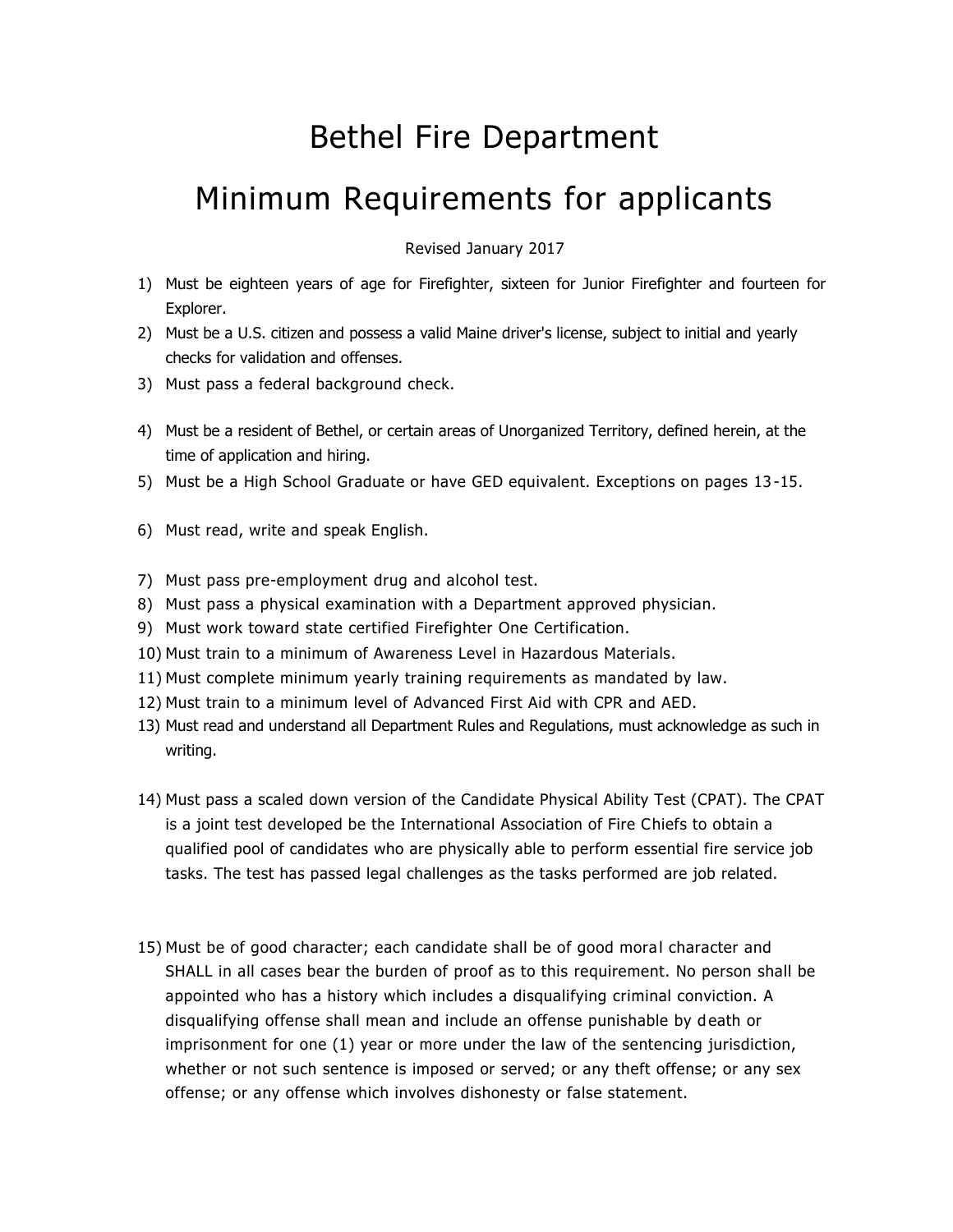#### FIRE CHIEF

#### GENERAL STATEMENT OF DUTIES:

Serves in one-year term running from July 1 through June 30, and selected per process described herein. Performs highly responsible administrative, supervisory and technical work in directing the operations and functions of the fire department. Performs related tasks as circumstances dictate, and exercises command responsibility in emergency situations to include issuance of orders necessary for the immediate protection of life and property.

#### SUPERVISION RECEIVED:

Receives administrative direction from the Town Manager, but makes independent judgments within a framework of laws, ordinances, rules, regulations and policies from a base of professional and technical knowledge.

#### SUPERVISION EXERCISED:

Assumes responsibility for planning, organizing, directing and coordinating the work of all fire department personnel, and all fire department assets and properties.

#### ILLUSTRATIVE EXAMPLES OF WORK:

Plans and directs operations; assigns personnel and equipment as service requires; evaluates the need for, and recommends purchase of apparatus and equipment. Responds to alarms and directs activities at the scene of an emergency. Supervises and performs fire prevention and inspection work; and receives and disposes of complaints regarding conditions which constitute fire hazards. Supervises the maintenance and repair of department apparatus, equipment and facilities. Prepares fire department budget estimates and periodic and special reports. Works with local organizations to stress the importance of fire prevention and safety. Provides and supervises training programs for all Fire Department personnel.

#### QUALIFICATIONS :

Three years as a Bethel Fire Department officer, State Firefighter One certification supplemented by completion of special training in fire department methods and administration. Graduation from high school or GED equivalent. If no one qualifies the Town of Bethel may appoint a department member recommended by the membership if the Select Board and the Town Manager agree the individual is capable. The Town of Bethel may hire a Chief from outside the department via an application, selection and interview process to ensure a fully trained and qualified individual is hired as Chief.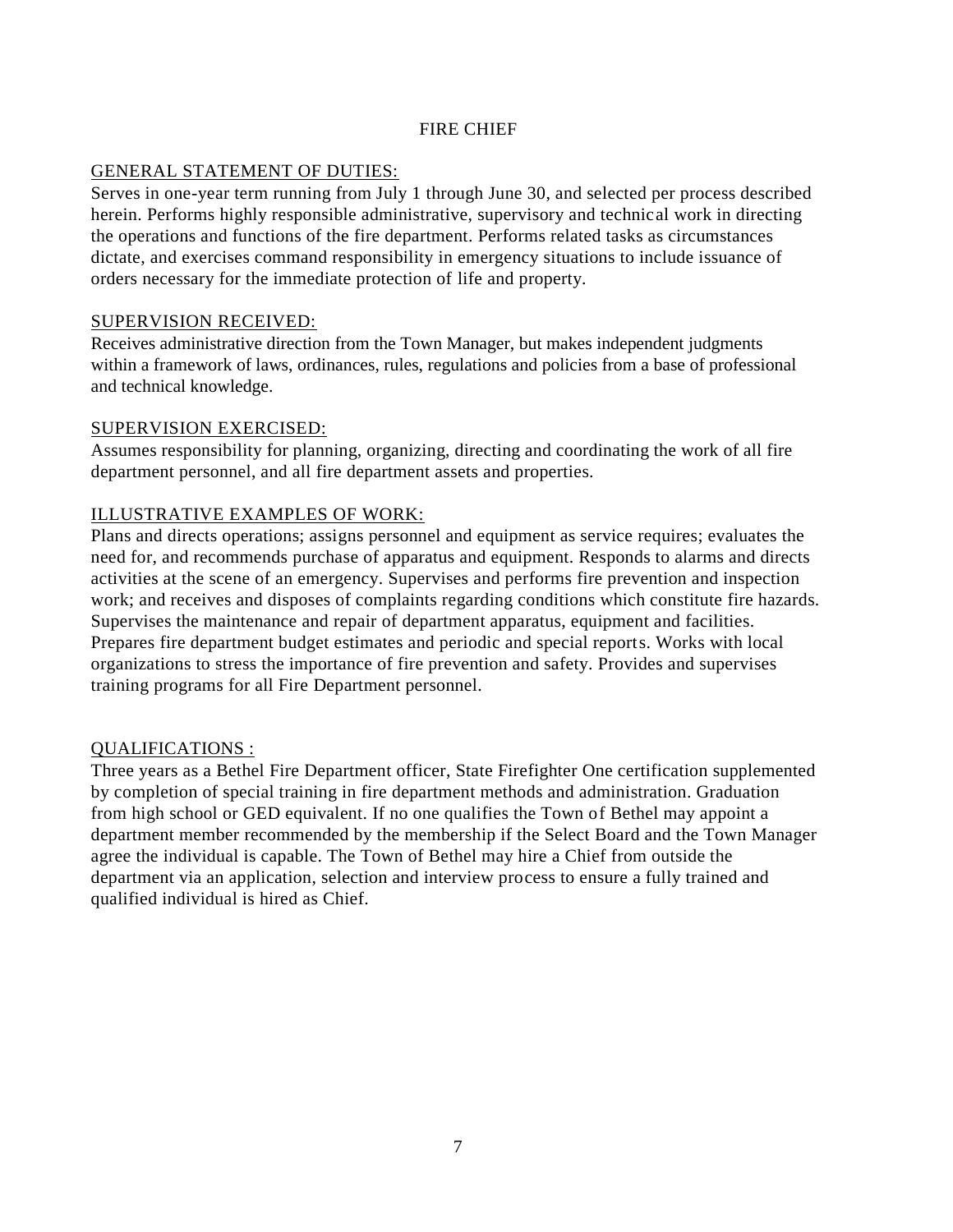#### ASSISTANT FIRE CHIEF

#### GENERAL STATEMENT OF DUTIES:

Performs responsible supervisory and skilled firefighting work in directing and participating in the activities of assigned Fire Department personnel. Serves in the capacity of Fire Chief in his or her absence. Performs related work as required.

#### SUPERVISION RECEIVED:

Receives supervision directly from the Fire Chief, but is provided opportunity to exercise independent judgment and personal initiative in planning and executing assigned Fire Department activities.

#### SUPERVISION EXERCISED:

Exercises supervision over all Fire Department personnel assigned to him or her. Directs the activities of all firefighting personnel at the scene of an emergency until relieved by the Fire Chief.

#### ILLUSTRATIVE EXAMPLES OF WORK:

Responds to alarms and makes decisions as to methods of combating fires; directs firefighting work until relieved by the Fire Chief. Supervises and participates in the laying of hose lines, the raising of ladders, and rescuing persons, etc. at fires and other emergency scenes. Directs and participates in the cleaning and maintenance of fire department apparatus and equipment. Develops and participates in pre-planning activities and fire prevention programs. Directs and conducts training activities as assigned. Has the power to stop any operation that he or she deems unsafe until the proper precautions are taken to complete the task at hand.

#### QUALEFICATIONS:

Three years experience as a Fire Department officer, State Firefighter One certification supplemented by completion of special training in Fire Department methods and administration. Graduation from high school or GED equivalent. Personnel incumbent in officer positions at the time these By Laws are enacted shall be grandfathered.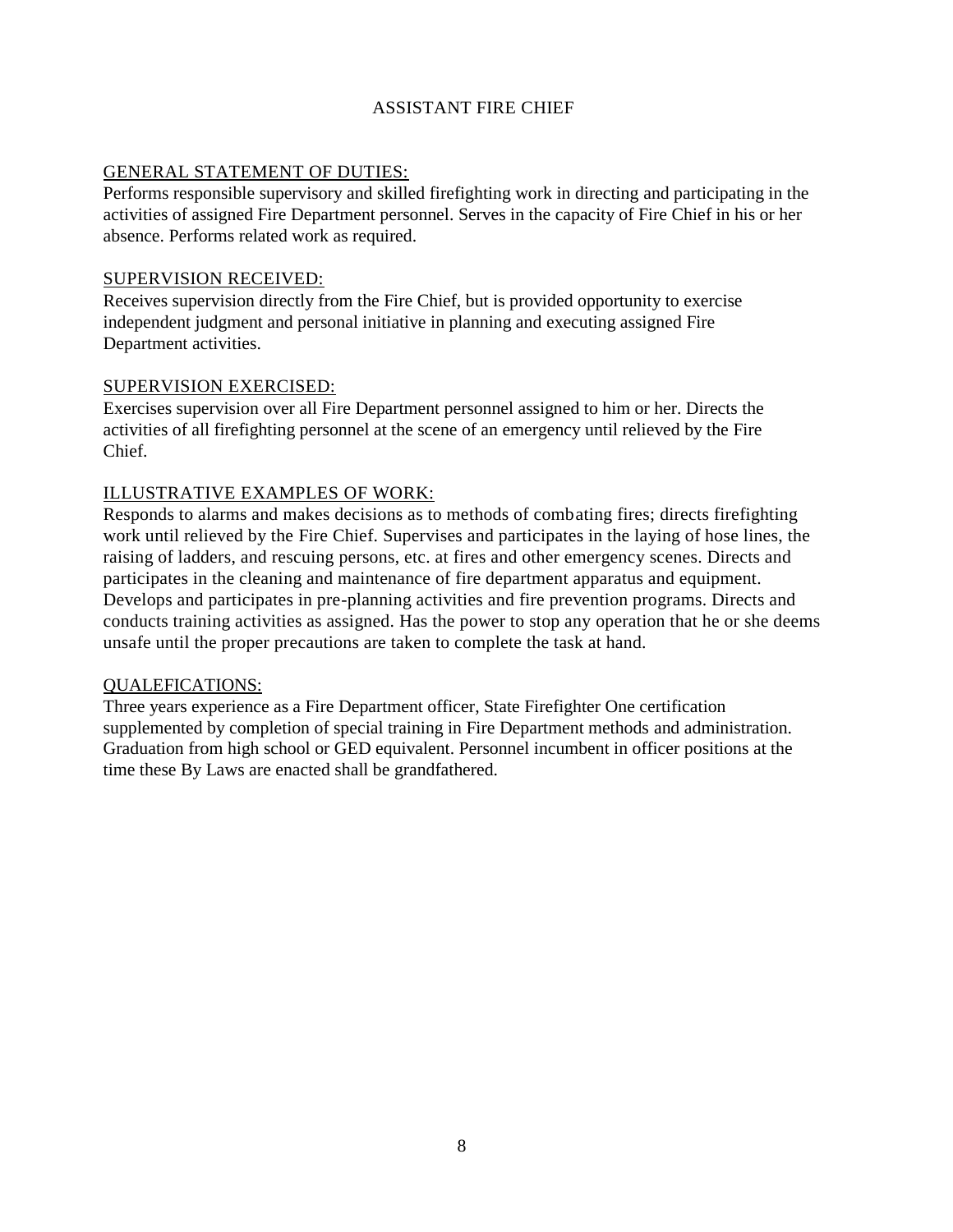#### FIRE CAPTAIN

#### GENERAL STATEMENT OF DUTIES:

Performs responsible supervisory and skilled firefighting work in assisting the Assistant Chief. Serves in the capacity of Chief in the absence of the Fire Chief and Assistant Fire Chief.

#### SUPERVISION RECEIVED:

Receives supervision from the Assistant Chief or Fire Chief but uses individual judgment and initiative in carrying out assigned responsibilities and activities.

#### SUPERVISION EXERCISED:

Exercises supervision over all Fire Department personnel assigned to him or her. Directs the activities of all firefighting personnel at the scene of an emergency until relieved by a superior officer.

#### ILLUSTRATIVE EXAMPLES OF WORK:

Responds to alarms and makes decisions as to the best methods of extinguishing fires; directs work of firefighters at emergency scenes until relieved by a superior officer. Supervises and participates in the laying of hose lines; placing of ladders; the ventilation of buildings; the rescue of persons; the placing of salvage covers; etc. Operates trucks, pumps and other fire apparatus and equipment. Supervises and participates in the cleaning and maintenance of fire apparatus and equipment. Directs and conducts training activities as assigned. Performs all duties of a firefighter. Provides for the proper care and maintenance of the Department's radio communications system. Has the power to stop any operation that he or she deems unsafe until the proper precautions are taken to complete the task at hand.

#### QUALIFICATIONS:

Two years experience as a firefighter, State Firefighter One certification and varied firefighting and maintenance assignments. Graduation from high school or GED equivalent. Personnel incumbent in officer positions at the time these By Laws are enacted shall be grandfathered.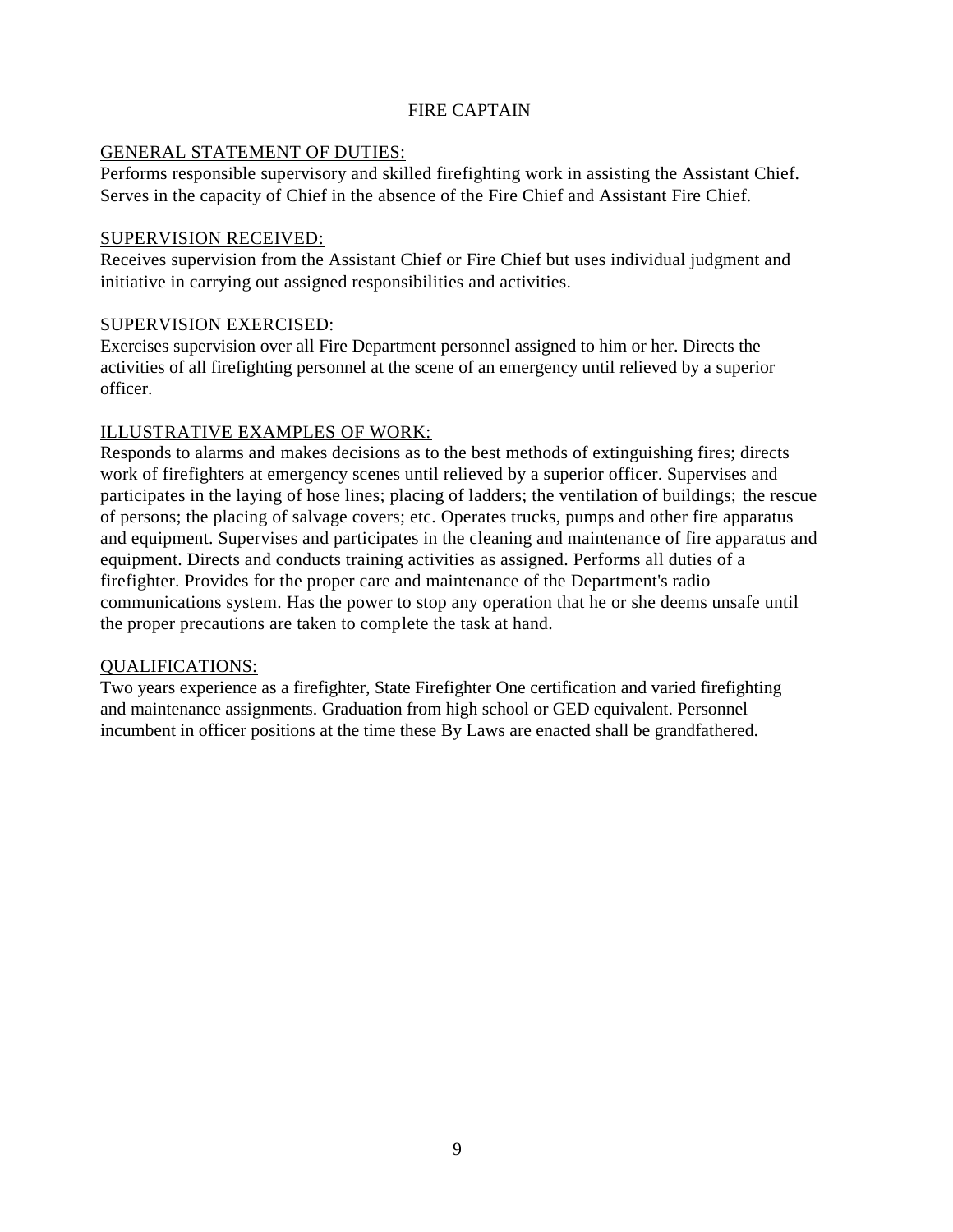#### FIRST LIEUTENANT — TRAINING OFFICER

#### GENERAL STATEMENT OF DUTII-,S:

Performs responsible supervisory and skilled firefighting work in assisting the Assistant Chief and Captain. Serves in the capacity of Fire Chief in the absence of the Chief, Assistant Chief and Captain. Performs related work as required.

#### SUPERVISION RECEIVED:

Receives supervision from the Fire Chief and Assistant Fire Chief, but uses individual judgment and initiative in carrying out assigned responsibilities and activities.

#### SUPERVISION EXERCISED:

Exercises supervision over all Fire Department personnel assigned to him or her. Directs the activities of all firefighting personnel at the scene of an emergency until relieved by a superior officer. Plans and conducts training exercises for Department personnel following all guidelines pertaining to the exercise being performed.

#### ILLUSTRATIVE EXAMPLES OF WORK:

Responds to alarms and makes decisions as to the best methods of extinguishing fires, directs work of firefighters until relieved by a superior officer. Supervises and participates in the laying of hose lines; placement of ladders; the ventilation of buildings; the rescue of persons; the placing of salvage covers; etc. Operates trucks, pumps and other apparatus and equipment. Supervises and participates in the cleaning and maintenance of the Fire Station. Recommends maintenance when needed. Directs and conducts training activities as assigned. Performs all duties of a firefighter. Has the power to stop any operation that he or she deems unsafe until the proper precautions are taken to complete the task at hand.

#### QUALIFICATIONS:

Two years experience as a firefighter, State Firefighter One certification including varied firefighting and maintenance assignments, graduation from high school or GED equivalent. Personnel incumbent in officer positions at the time these By Laws are enacted shall be grandfathered.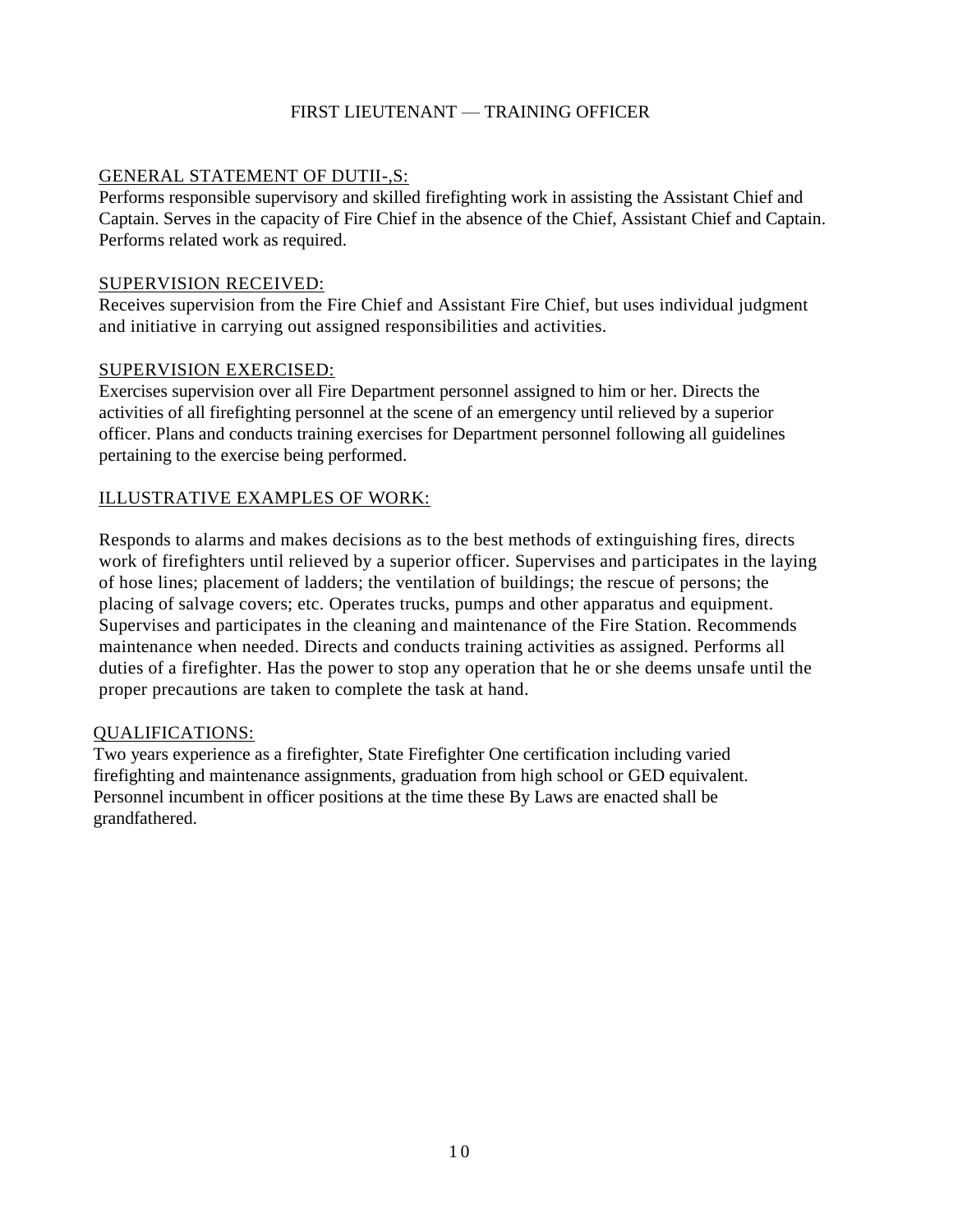#### SECOND LIEUTENANT-SAFETY OFFICER

#### GENERAL STATEMENT OF DUTIES:

Performs responsible supervisory and skilled firefighting work in assisting the Assistant Fire Chief. Serves in the capacity of Chief in the absence of the Fire Chief, Assistant Chief, Captain and First Lieutenant. Performs related work as required.

#### SUPERVISION RECEIVED:

Receives supervision from the Fire Chief and Assistant Chief, but uses individual judgment and initiative in carrying out assigned responsibilities and activities.

#### SUPERVISION EXERCISED:

Exercises supervision over all Fire Department personnel assigned to him or her. Directs the activities of all firefighting personnel at the scene of an emergency until relieved by a superior officer. Ensures all personnel act in a safe and practical manner to avoid injury to themselves or others including the general public at the scene of an emergency as well as any other activities performed by the Department.

#### ILLUSTRATIVE EXAMPLES OF WORK:

Responds to alarms and makes decisions as to the best methods of extinguishing fires, directs work of firefighters until relieved by a superior officer. Supervises and participates in the laying of hose lines; the placement of ladders; the ventilation of buildings; the rescue of persons; the placing of salvage covers; etc. Operates trucks, pumps and other fire apparatus and equipment. Supervises and participates in the cleaning and maintenance of the Fire Station. Recommends maintenance as needed. Directs and conducts training activities as assigned. Performs all duties of a firefighter.

Shall see that all operations of the Department are conducted in a safe and practical manner to avoid injury or death to firefighters and the public. Has the power to stop any operation that he or she deems unsafe until the proper precautions are taken to compete the task at hand. Personnel incumbent in officer positions at the time these By Laws are enacted shall be grandfathered.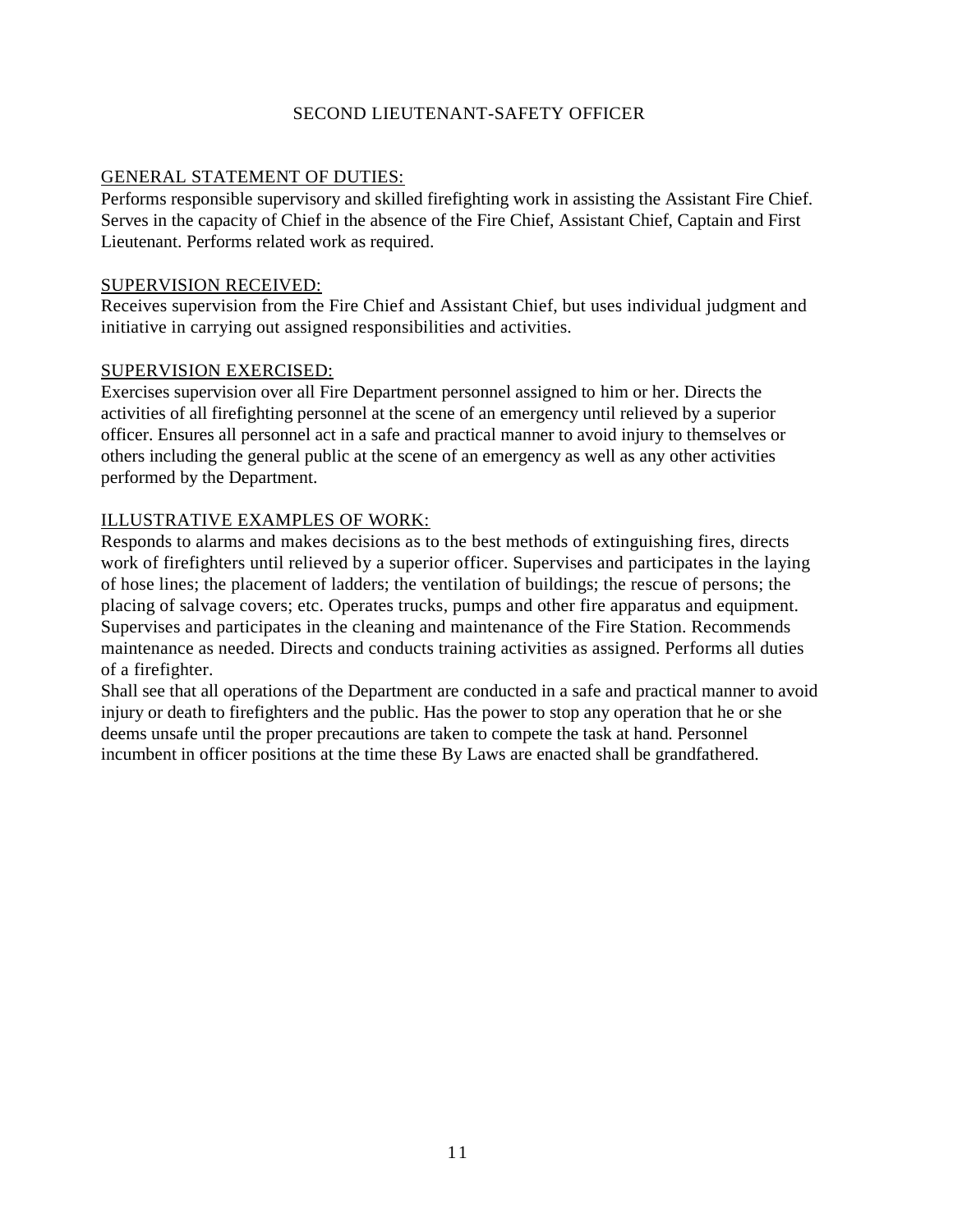#### ADMINISTRATIVE OFFICER — CLERK

#### GENERAL STATEMENT OF DUTIES:

Performs Fire Department related research, financial analysis, maintenance of financial and operational records and other specialized Department work assigned by the Chief. Performs the duties of a firefighter and other related work as required.

#### *S*UPERVISION RECEIVED:

Receives supervision directly from the Fire Chief while exercising individual and independent judgment within a framework of rules, regulations and policies.

#### ILLUSTRATIVE EXAMPLES OF WORK:

Makes out and files reports on all fires. Maintains attendance records for all calls, meetings and training sessions. Handles all Department correspondence and maintains the association checking account. Maintains protective clothing and personal equipment. Works with the Fire Chief on all membership applications making sure they are complete before going to the personnel committee. Assists in the preparation of the annual budget. Conducts special studies, research and data gathering as needed. Helps to ensure all expenditures conform with the approved budget. Assists the Fire Chief as needed.

Performs all firefighter duties and participates in training exercises as required.

#### QUALIFICATIONS:

Experience as a firefighter, preferably State Firefighter One certified supplemented by completion of special training in Fire Department techniques, methods and administration. Basic knowledge of financial and clerical methods and procedures. Graduation from high school or GED equivalent. Personnel incumbent in officer positions at the time these By Laws are enacted shall be grandfathered.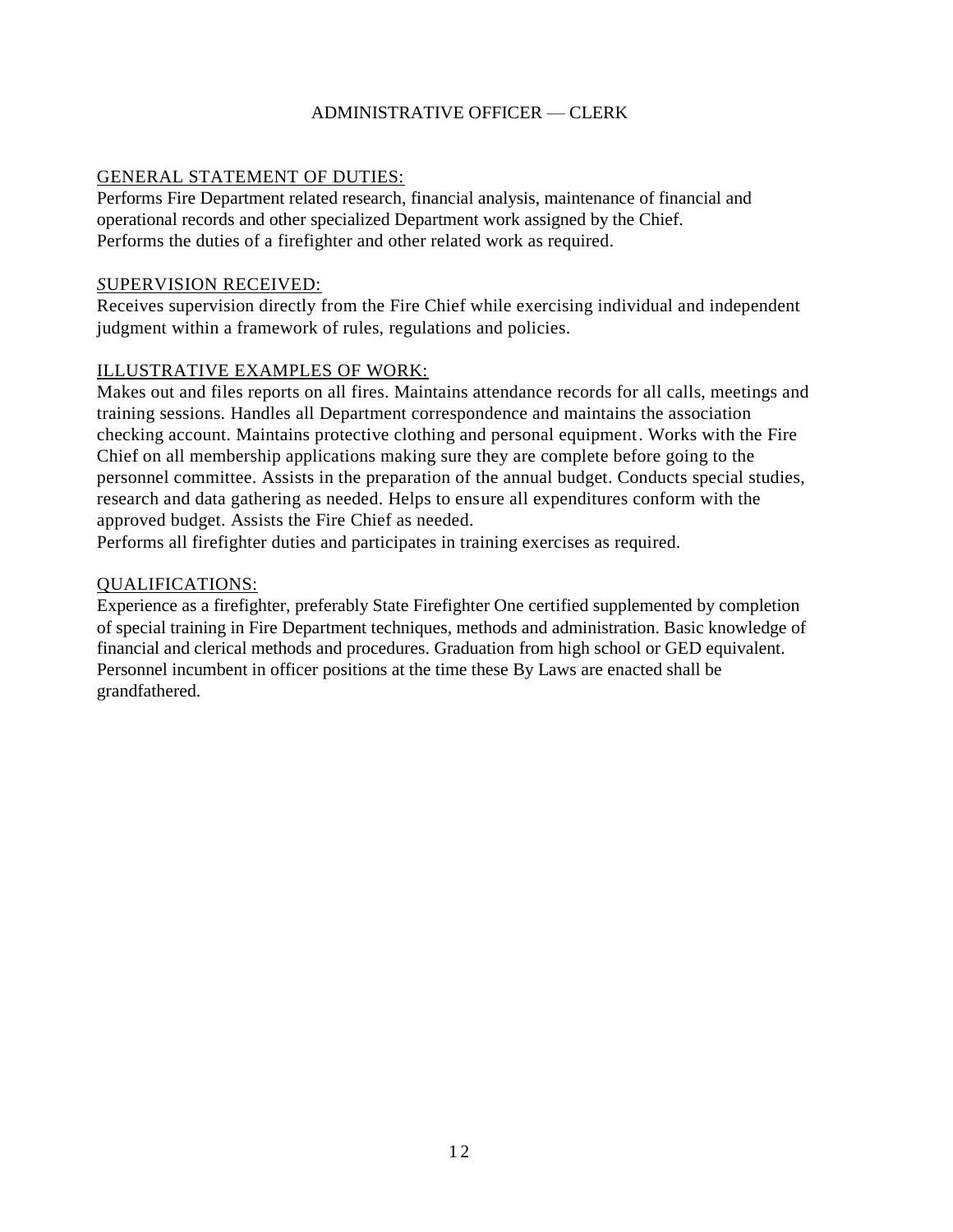#### FIREFIGHTER

#### GENERAL STATEMENT OF DUTIES:

Performs general Fire Department work in controlling, extinguishing, and preventing fires; maintenance and operation of Department apparatus and equipment; and maintenance of the Fire Station. Performs related work as required.

#### SUPERVISION RECEIVED:

Receives general supervision from superior officers, but must be able to act without direct supervision in emergencies.

#### SUPERVISION EXERCISED:

Exercises supervision only when a firefighter is designated to act in a supervisory role.

#### ILLUSTRATIVE EXAMPLES OF WORK:

Responds to alarms and performs tasks necessary to control and extinguish fires; including the handling of hose, raising and climbing of ladders, etc. Performs rescue and salvage operations. Operates trucks, pumps and other auxiliary fire apparatus and equipment. Performs routine maintenance and cleaning work in the Fire Station; cleans and performs minor repairs on fire apparatus and equipment. Participates in training exercises and attends training schools as required.

#### QUALPFICATIONS:

Some experience in work involving knowledge of elementary mechanics. Residents of Bethel and portions of Unorganized Territory designated as first-response by the Bethel Fire Department shall be eligible for membership pursuant to requirements stated herein. Ability to read and speak English. Minimum age is eighteen (18). Graduation from High School or GED equivalent is required except as described below. No person who is an existing member of a Fire Department with a Mutual Aid agreement with the Town of Bethel shall eligible for membership with the Bethel Fire Department.

**Firefighters who are 18 and still in high school are exempt from the graduation requirement. However they must complete high school or GED requirement to remain on the Bethel Fire Department.**

**Junior Firefighters and Explorers, less than eighteen years of age, subject to different requirements to follow on next page.**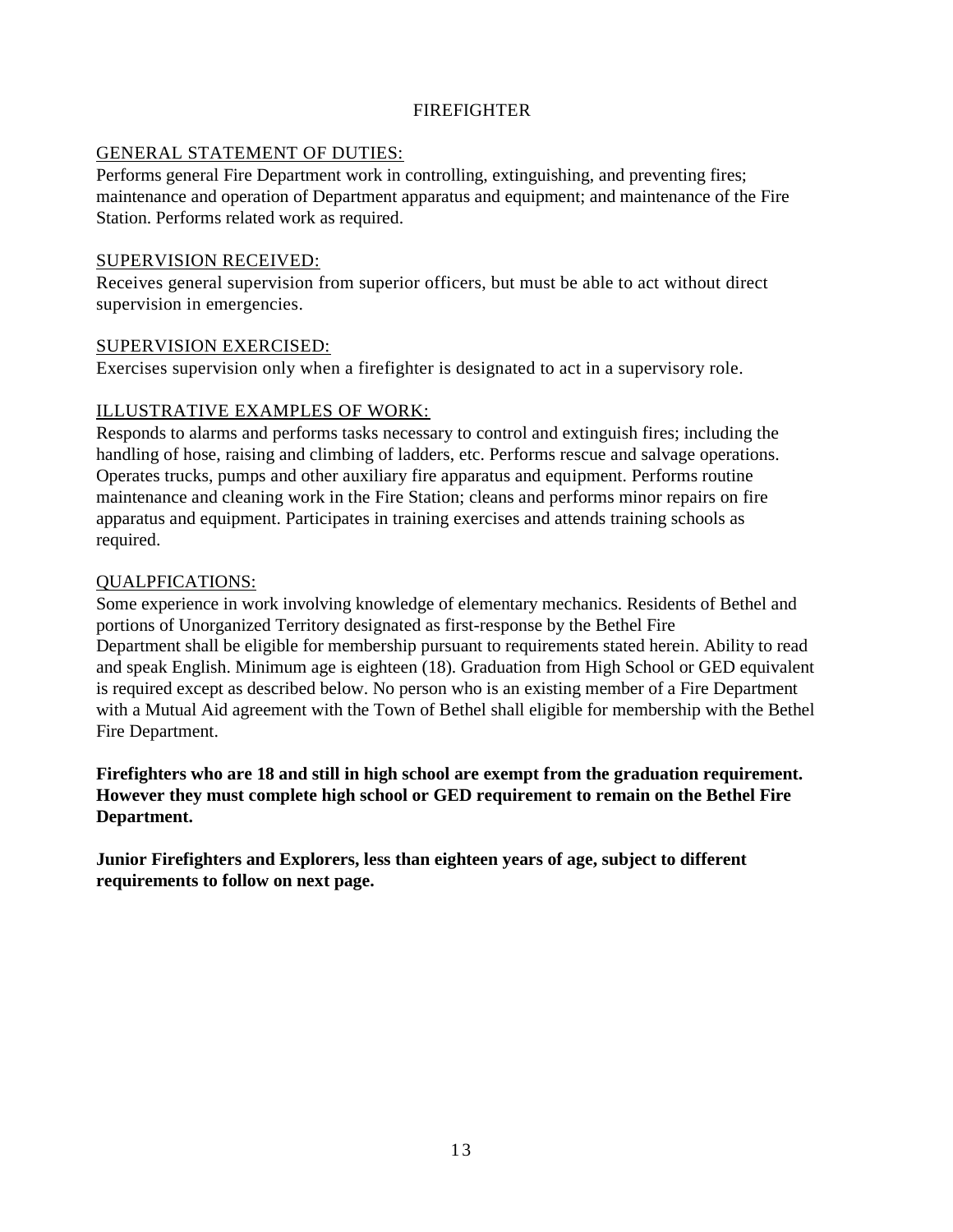#### JUNIOR FIREFIGHTER — EXPLORER

#### GENERAL STATEMENT OF DUTIhS:

Junior Firefighters who are sixteen and seventeen years of age may:

- 1. Attend and take part in supervised training.
- 2. Participate in fire department functions within the rehabilitation area.
- 3. Pick up hose and clean up at the fire scene after it has been declared safe.
- 4. Enter a structure that has been on fire when deemed safe by the on scene commander and is accompanied by a firefighter.
- 5. With proper training, fight grass fires that do not involve standing timber.
- 6. Perform search and rescue activities, other than structural firefighting.
- 7. Ride as a passenger in the cab of a fire truck or in an emergency vehicle.
- 8. Perform patient care at an emergency if they are licensed.
- 9. Operate a fire pump out of the danger zone if trained and supervised.

#### THEY MAY NOT:

- 1. Perform fire suppression involving structures, vehicles or wild land.
- 2. Operate a fire department vehicle.
- 3. Respond with red lights
- 4. Respond to hazardous material incidents.
- 5. Perform any activity, except training, that involves self contained breathing apparatus.
- 6. Perform firefighting overhaul activities.
- 7. Respond to any accident involving fire or extrication activities.
- 8. Respond to ice rescue activities except within the rehab area.
- 9. Perform traffic control activities.

Explorers who are fourteen and fifteen years of age may:

- 1. Perform non hazardous duties at the Fire Station.
- 2. Ride in the cab of fire apparatus responding to the scene.
- 3. Attend training sessions. However if training is deemed hazardous an instructor shall supervise the minor.
- 4. Participate in non hazardous duties only within the rehabilitation area at the scene of an actual emergency.

#### THEY MAY NOT:

- 1. Perform any hazardous duties at the fire station.
- 2. Perform any hazardous work at the scene of an accident.
- 3. Fight fires except in training as described above.

#### QUALIFICATIONS:

Must be at least fourteen years of age to become an Explorer and sixteen years of age to become a Junior Firefighter. Must have written permission from both parents. Must be a full time student. Must have a letter from school Principal stating you are in good standing at school. It is the policy of the Bethel Fire Department that SCHOOL COMES FIRST! Any Junior Firefighter or Explorer who is struggling at school will not be allowed to participate in Department activities. Once good grades are achieved again you will be allowed back.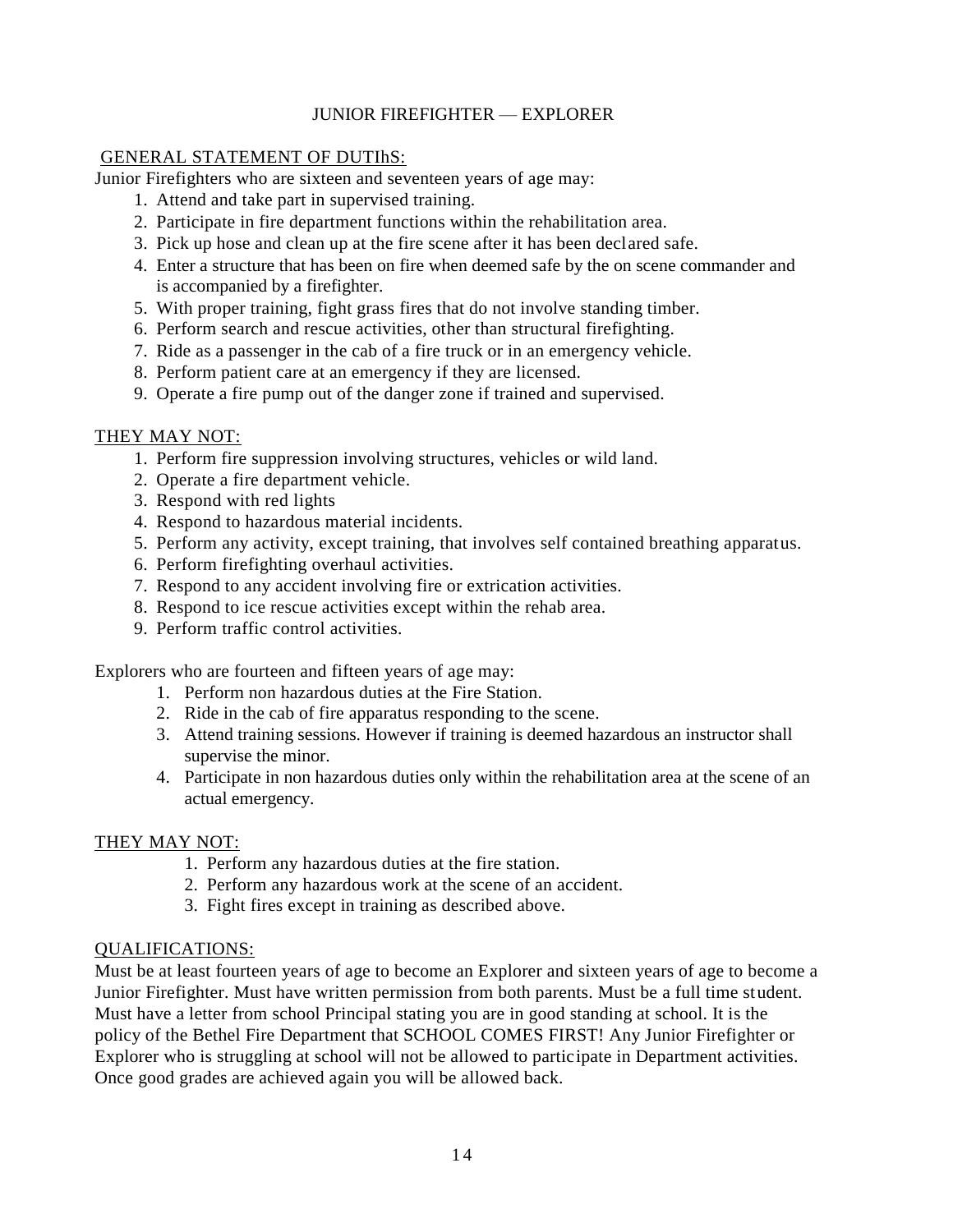## A Brief Review of The Fire Department Candidate Physical Ability Test (CPAT)

Revised January 2008

The CPAT is a joint test developed by the International Association of Fire Fighters and the International Association of Fire Chiefs to obtain a qualified pool of candidates who are physically able to perform essential fire service related job tasks. The test has passed legal challenges as the tasks performed are directly job related.

The following is a brief description of the eleven test items. During eight tests, the participant wears a 50 lb. weighted vest to simulate the weight of protective clothing. During these eight tests the applicant is also given two chances during the performance of each item to correct him or her self or change grips, etc. The test is timed and an applicant is failed if it takes longer than ten minutes and twenty seconds. There are built in rest stops between each task. The first three tests are done in street clothing or gym wear. These tests are explained in APPENDIX A. The first being the one minute push up test, second the one minute sit up test and third the 1.5 mile run. Alternate tests may be used if necessary also explained in APPENDIX A. Once the candidate passes the first three tests they may move on to the following eight tests. Sufficient rest will be allowed before continuing.

TEST 1. Stair Climb; this simulates climbing stairs, (on a stair master), in full protective clothing while carrying a hose pack. (Candidate wears a weighted vest and an additional 25 lb. Shoulder pack). The test lasts for three minutes at sixty steps per minute.

TEST 2. Hose Drag; this simulates dragging a dry hose line from a pumper to a building. The candidate drags the 2 1/2 hose a total of one hundred feet.

TEST 3. Equipment Carry; this simulates carrying tools from a fire truck compartment to a fire scene. The candidate picks up a chain saw and a cut off saw from an elevated shelf and walks them one hundred and fifty feet.

TEST 4. Ladder Raise; this simulates raising a ladder to a window and extending it to another window or roof. The candidate raises a secured ladder to a vertical position and then extends a second ladder to its full height.

TEST 5. Forcible Entry; This simulates forcing open a locked door. The candidate uses a sledge hammer and hits a object until a cumulative distance is reached.

TEST 6. Search; this simulates searching for a fire victim in an area of limited visibility. The candidate crawls through a specially built wooden maze.

TEST 7. Rescue; this simulates removing a fire victim from an area of danger. The candidate drags a 1651b. Dummy seventy feet.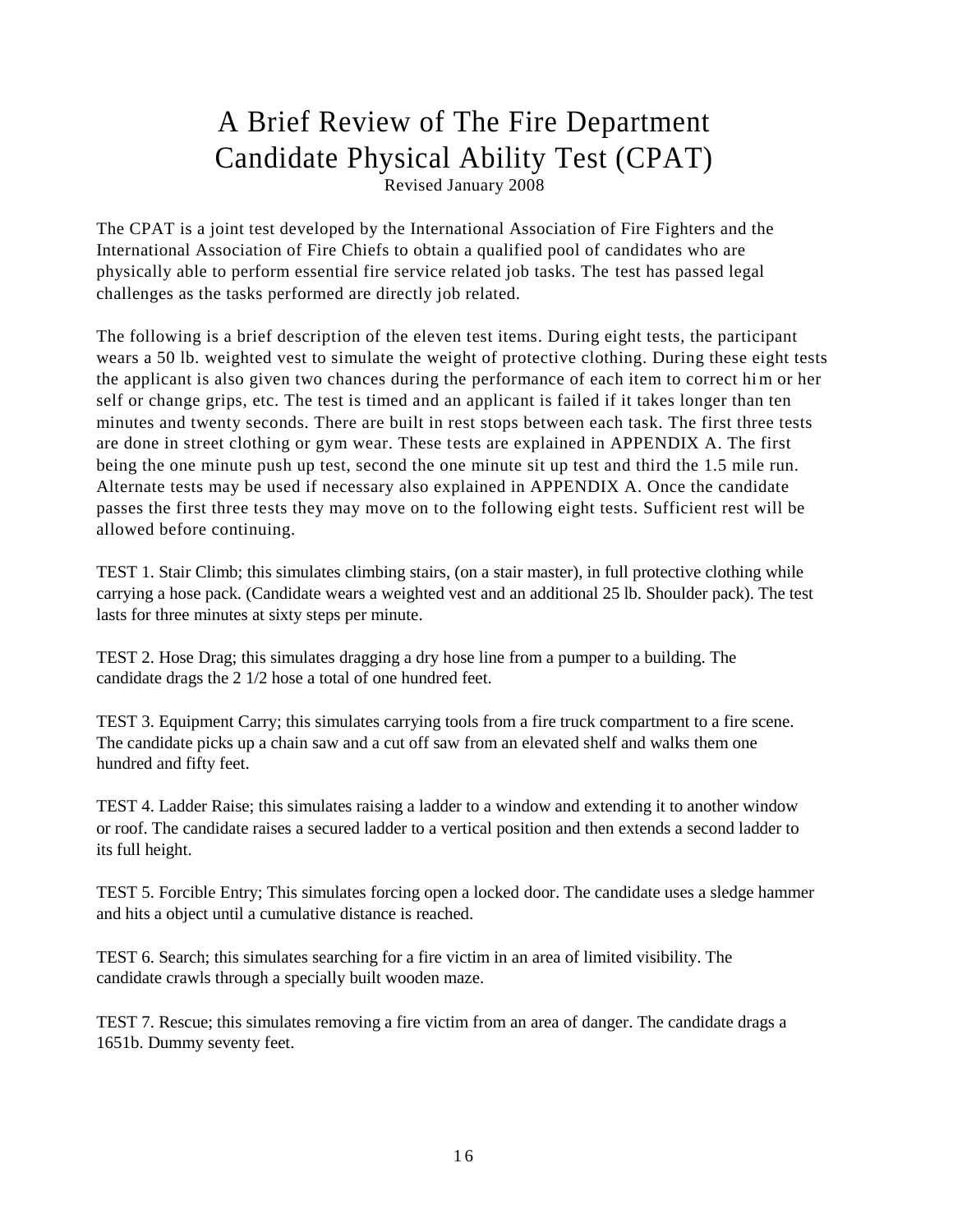TEST 8. Ceiling Breach and Pull; this simulates pulling a ceiling to check to check for a fire in a hidden area. The candidate uses a pike pole tool and pushes up and pulls down on a specially built machine a certain number of times.

#### APPENDIX A

TEST # 1: ONE MINUTE PUSH UP TEST

Muscular endurance is defined as the ability to contract the muscle repeatedly over a period of time. Low levels of muscular endurance indicate inefficiency in movement and a low capacity to perform work. This test indicates the muscular endurance of the upper body Anterior Deltoid, Pectoralis Major Triceps.

MATERIALS: Stopwatch, gym mat.

PROCEDURES: Allow adequate time prior to the test for stretching and warm up exercises.

INSTRUCTIONS TO APPLICANTS: This screening standard measures the muscular endurance of the upper body. You are to perform as many push ups in proper form as you can in one minute. This event will be administered once.

Correct technique will be demonstrated. Females WILL NOT perform modified push ups.

TEST # 2: ONE MINUTE SIT UP TEST

This test indicates the muscular endurance of the Abdominal muscle group, an area of important concern for the middle aged subject.

MATERIALS: Stopwatch, gym mat.

PROCEDURES: Allow adequate time prior to the test for stretching and warm up exercises.

INSTRUCTIONS TO APPLICANTS: This screening standard measures the endurance of the abdominal muscle group. You are to perform as many sit ups in proper form as you can in one minute. This test will be administered once. Correct technique will be demonstrated, applicant lying on back knees bent, heels flat on the floor, fingers laced behind the head. Examiner will hold feet down firmly.

#### TEST # 3: 1.5 MILE RUN

This test requires a nearly exhaustive effort. It should also be stressed that the applicant need not run to complete exhaustion when taking this test, but use some caution in how hard they will push themselves.

MATERIALS: Treadmill and stopwatch.

PROCEDURES: Allow adequate time prior to the test for stretching and warm up exercises.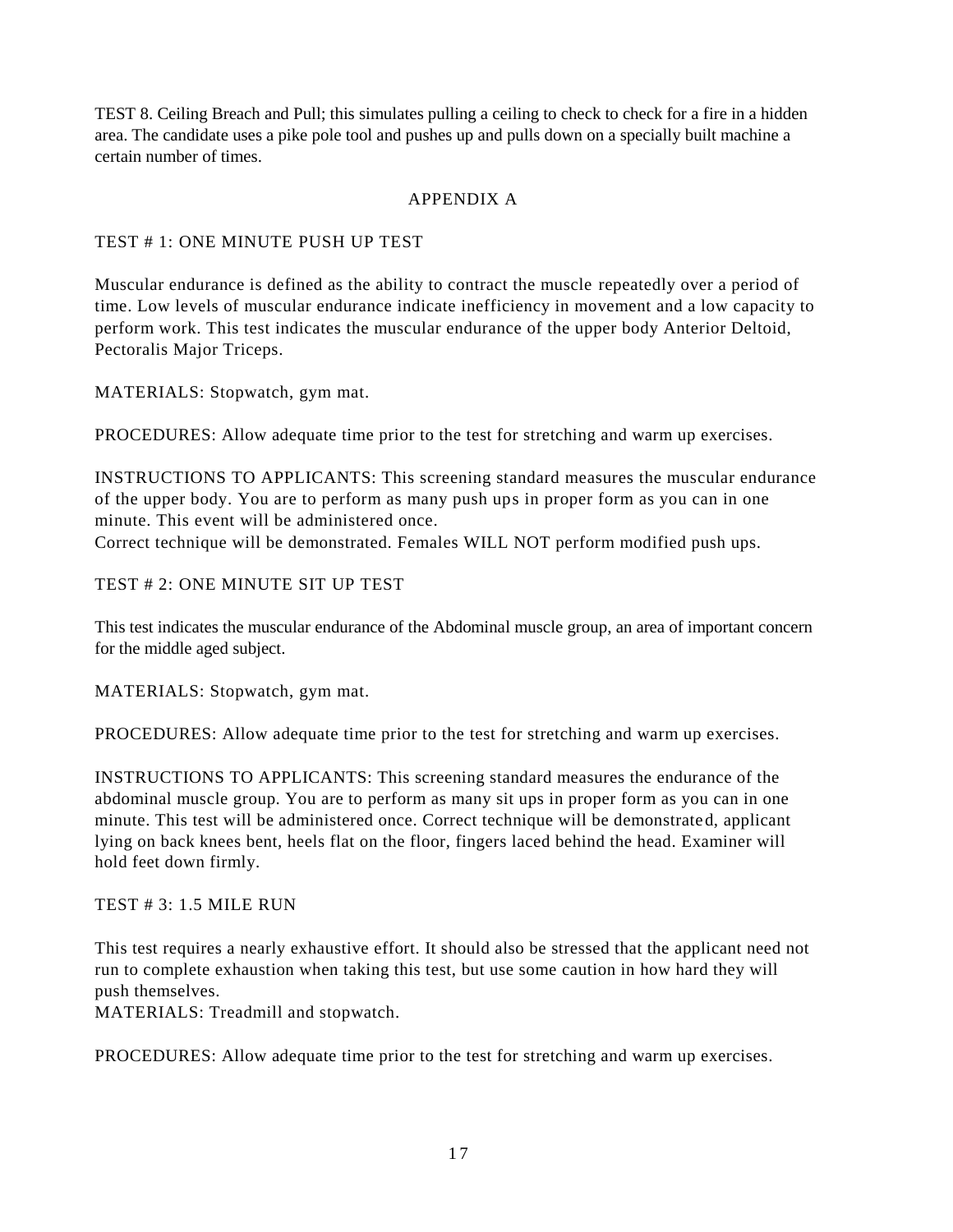#### INSTRUCTIONS TO APPLICANTS: This screening standard measures your Cardio Respiratory or Aerobic endurance. You are asked to complete the 1.5 mile distance as quickly as you can. This test will be administered once.

#### APPLICANT PHYSICAL FITNESS STANDARDS

Applicants must score at the level provided in the following tables for each individual screening measure conducted. These norms only indicate the minimum required of an avlicant to safely participate if firefighting activities. These standards are based upon the 40` percentile as established by the institute for Aerobics Research in Dallas Texas.

|                                  | <b>MALE AGE</b> |       |       |       | <b>FEMALE AGE</b> |       |       |                |
|----------------------------------|-----------------|-------|-------|-------|-------------------|-------|-------|----------------|
| $\bullet$ Fitness<br>Test        | 20-29           | 30-39 | 40-49 | 50-59 | 20-29             | 30-39 | 40-49 | 50-59          |
| One<br>minute<br>push up<br>test | 29              | 24    | 18    | 13    | 15                | 11    | 9     | $\mathfrak{Z}$ |
| One<br>minute<br>sit up<br>test  | 38              | 35    | 29    | 24    | 32                | 25    | 20    | 14             |
| 1.5 mile<br>run                  | 12:51           | 13:36 | 14:29 | 15:26 | 15:26             | 15:57 | 16:58 | 17:55          |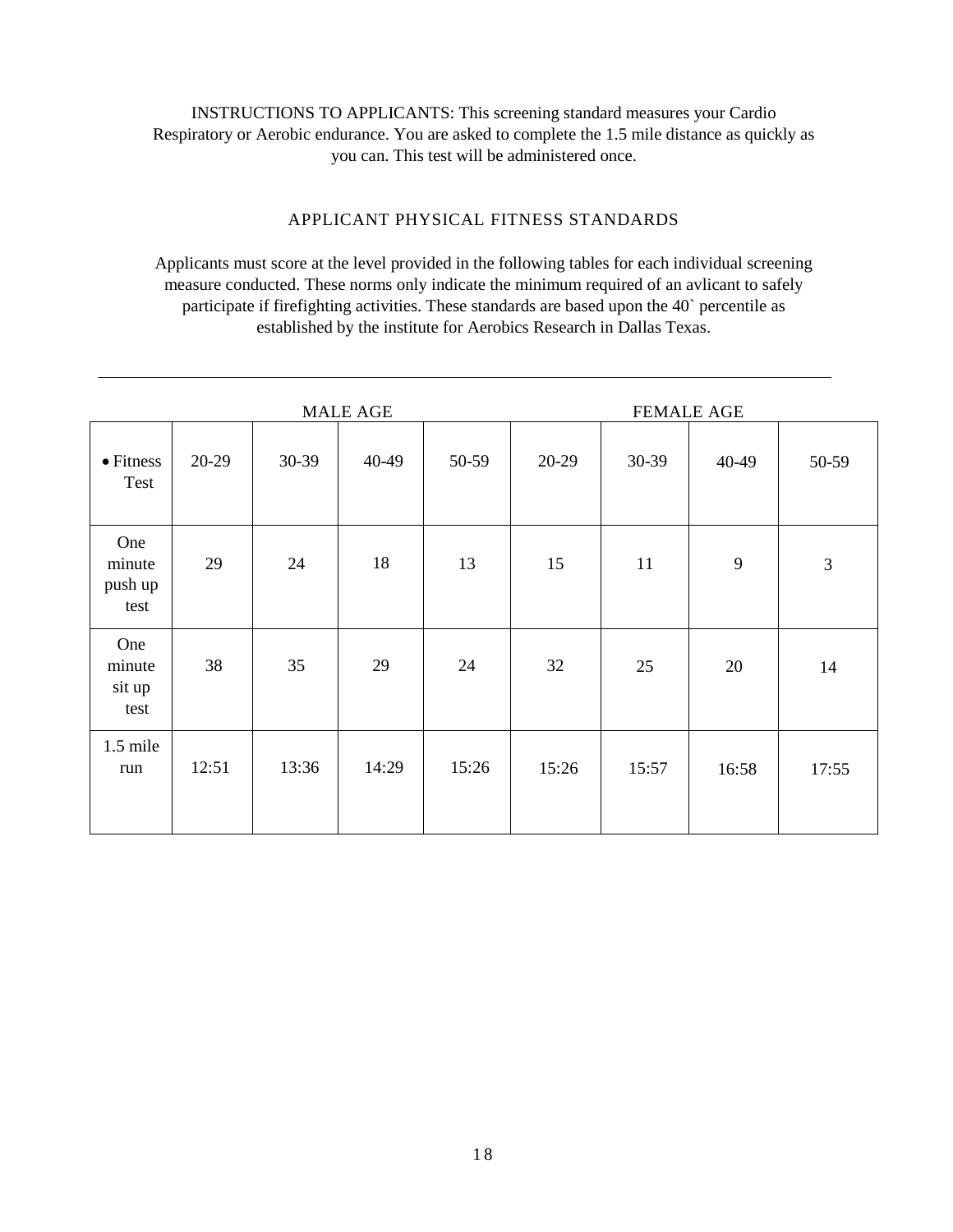### Bethel Fire Department

Policy amendment

January 1, 2015

#### 1 :

For any member to be eligible to vote on any department policy, changes to the department by laws or in the election at the annual meeting in June they must be present for 6 monthly meetings the prior year, July 1 through June 30.

2 :

No firefighter from another agency shall be eligible for membership to the Bethel Fire Department for Six (6) months from the time of their resignation or dismissal in writing from their last agency. If they are a current member in good standing of another department within our immediate mutual aid coverage area they are not eligible for membership.

If the Bethel Fire Department starts hiring per diem firefighters exceptions may be made.

If a Bethel firefighter chooses to become a member of another department they may only do so with the consent of the Fire Chiefs from both departments.